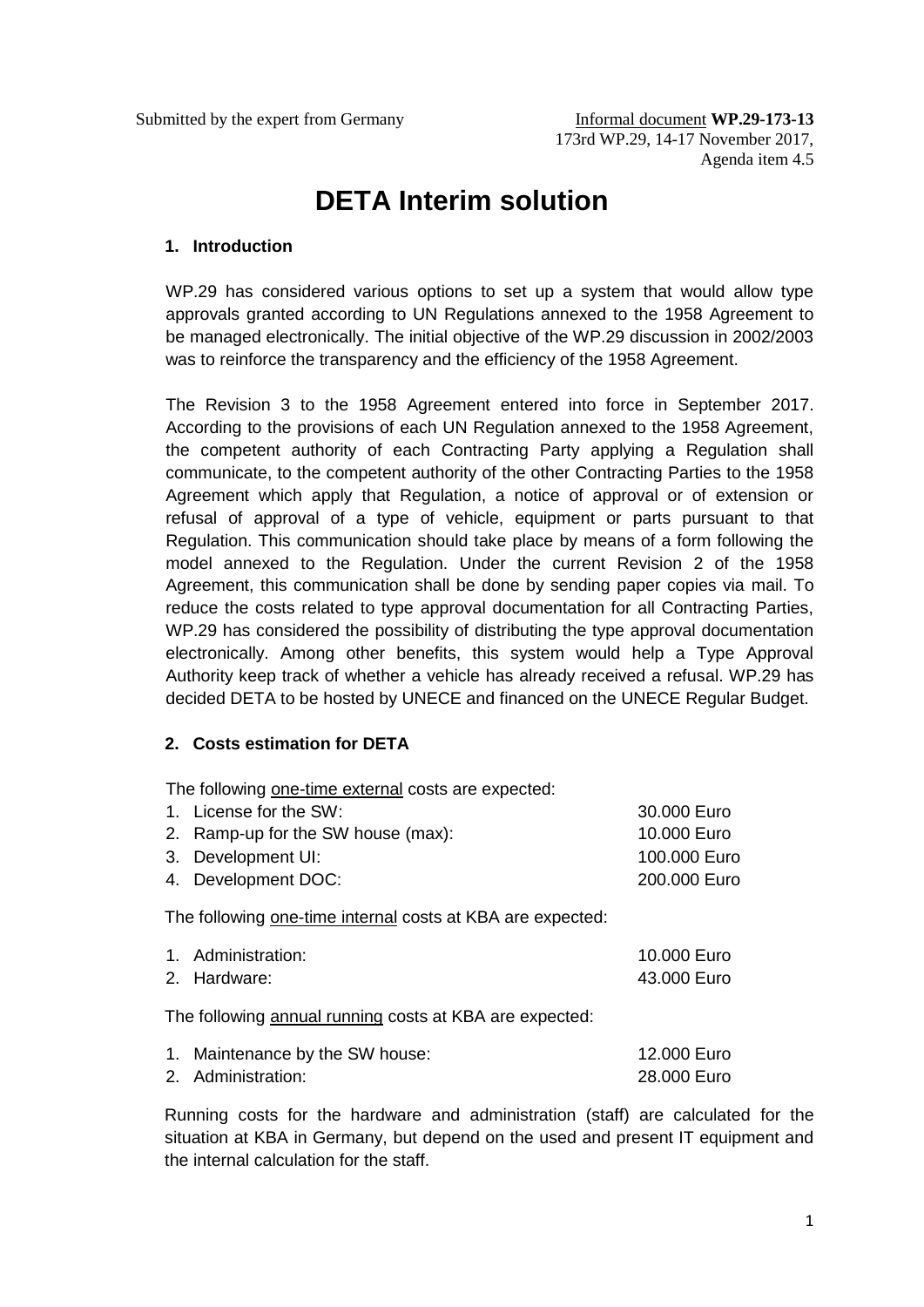## **3. Interim solution for hosting DETA and further steps**

During the 166<sup>th</sup> session of the World Forum for Harmonization of Vehicle Regulations the representative of Germany offered to host DETA in the beginning by his country, until UN financing issues are resolved. AC.2 supported Germany's offer to host DETA until the cost for DETA can be included in the UN regular budget.

With the entry into force of the Revision 3 of the 1958 Agreement (September 2017) it should be possible to use DETA. The current system, hosted by Germany, is only a dummy (test modus) to show the basic functionality of the system (exchange of documents between the CP).

Now, the first step is necessary for switching from the dummy to an operational system for exchanging of approvals.

As the UNECE at the moment is still not in the position for financing DETA Germany offers once more hosting DETA and also bearing the one-time license and ramp-up and the annual running cost beginning second quarter 2018 until 2021 under the following conditions:

- WP.29 and EXCOM support the offer
- the confirmation from industry taking over the costs for the combined, single step development of the UI and DOC
- UNECE WP.29 secretariat supports the administration and the carry-over of the database in a stable financing-scheme at the UNECE.

Germany once again would like to emphasize the urgency that the Secretariat and CPs start immediately the activities to carry over the system and the financing into the regular budget of the UNECE from 2022 at the latest.

## **4. Renaming of DETA**

Germany sees the benefit of a database for the exchange of vehicle information not only under the framework of the 1958 Agreement but also under the 1998 Agreement.

It is therefore proposed to rename the database. Germany proposes to link the naming to the exchange of vehicle information. One proposal would be to name it: UNVIED - UN Vehicle Information Exchange Database**.**

## **5. Proposal**

In accordance with the above mentioned and if agreement of CPs and industry partners is granted, Germany would suggest the following WP. 29 decision:

*The World Forum for the harmonization of vehicle regulations (WP.29)*